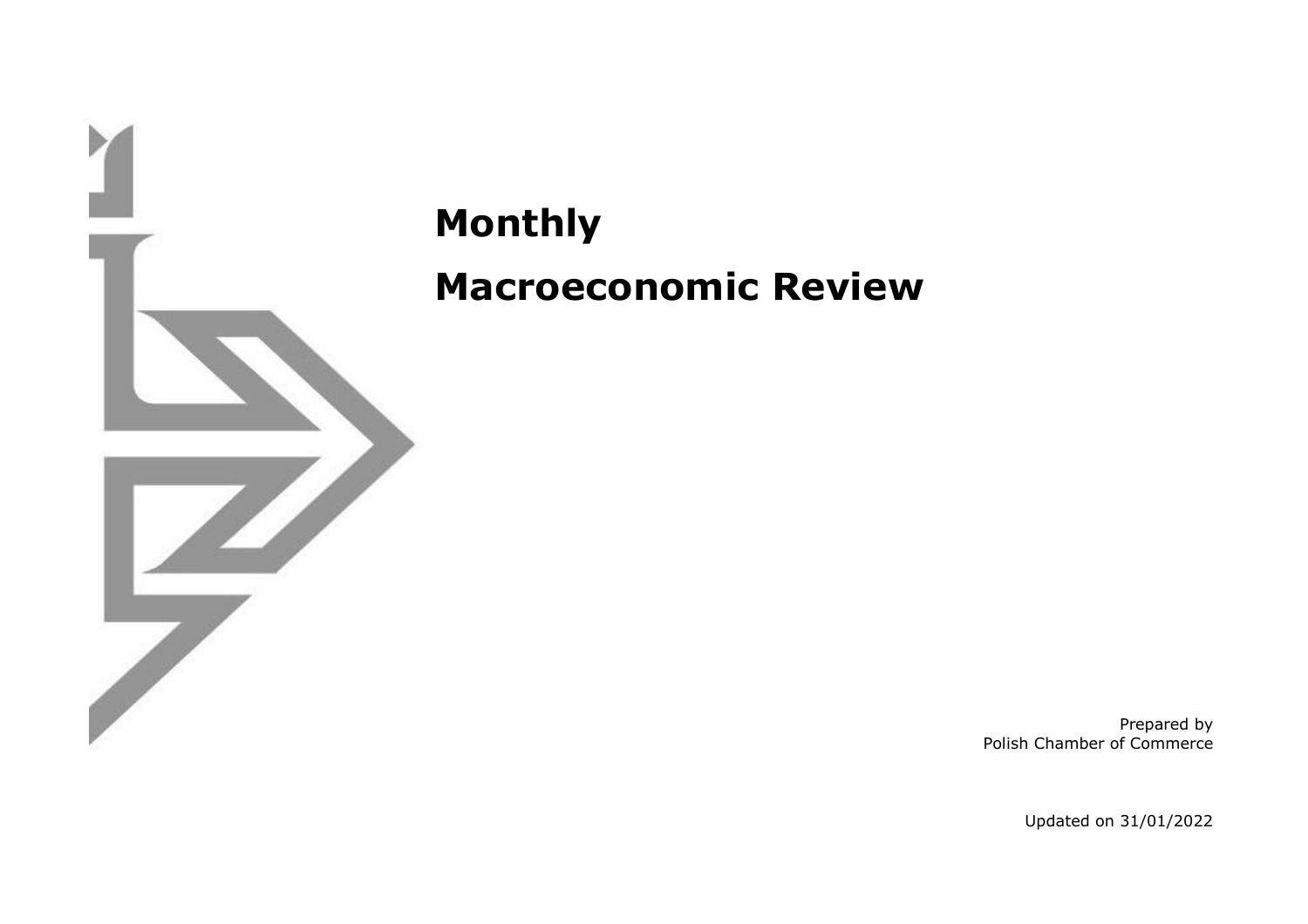## **MAIN MACROECONOMIC INDICATORS**

Updated on 31/01/2022

**Macroeconomic forecast**



| <b>Monthly macroeconomic indicators</b>                           | 06.2021 | 07.2021      | 08.2021       | 09.2021 | 10.2021 | 11.2021 | 12.2021 | 01.2022                       | 02.2022 | 03.2022 | 04.2022      | 05.2022 | 06.2022 |
|-------------------------------------------------------------------|---------|--------------|---------------|---------|---------|---------|---------|-------------------------------|---------|---------|--------------|---------|---------|
| Industrial sales, % real change, y/y                              | 18,4%   | 9,8%         | 13,2%         | 8,8%    | 7,8%    | 14,8%   | 14,2%   | 10,0%                         | 11,0%   | 4,0%    | 3,2%         | 5,4%    | 2,2%    |
| Construction, % real change, y/y                                  | 4,4%    | 3,3%         | 10,2%         | 4,3%    | 4,2%    | 12,7%   | 3,1%    | 7,0%                          | 10,0%   | 8,0%    | 4,2%         | 4,3%    | 1,2%    |
| Retail sales, % nominal change, y/y                               | 13,0%   | 8,9%         | 10,7%         | 11,1%   | 14,4%   | 21,2%   | 16,9%   | 20,2%                         | 16,0%   | 11,5%   | 21,9%        | 11,3%   | 11,5%   |
| Consumer prices, % change, y/y                                    | 4,4%    | 5,0%         | 5,5%          | 5,9%    | 6,8%    | 7,8%    | 8,6%    | 9,2%                          | 9,8%    | 9,5%    | 9,4%         | 9,4%    | 9,5%    |
| Producer prices, % change, y/y                                    | 7,2%    | 8,4%         | 9,6%          | 10,3%   | 12,0%   | 13,6%   | 14,2%   | 15,6%                         | 15,8%   | 14,6%   | 13,9%        | 13,0%   | 12,2%   |
| Wages - enterprise sector, % nominal change, y/y                  | 9,8%    | 8,7%         | 9,5%          | 8,7%    | 8,4%    | 9,8%    | 11,2%   | 11,5%                         | 11,7%   | 9,5%    | 9,1%         | 10,1%   | 9,9%    |
| Wages - enterprise sector, PLN                                    | 5 8 0 2 | 5 8 5 2      | 5 8 4 4       | 5 8 4 1 | 5 9 1 7 | 6 0 2 2 | 6 6 4 4 | 6 1 7 3                       | 6 2 2 2 | 6 4 9 0 | 6 3 3 4      | 6 207   | 6 3 7 5 |
| Registered unemployment rate                                      | 6,0%    | 5,9%         | 5,8%          | 5,6%    | 5,5%    | 5,4%    | 5,4%    | 5,6%                          | 5,7%    | 5,5%    | 5,5%         | 5,3%    | 5,2%    |
| Number of registered unemployed persons, thousand                 | 993     | 975          | 961           | 935     | 911     | 899     | 895     | 936                           | 949     | 919     | 920          | 889     | 868     |
| Current account balance, EUR million                              | $-494$  | $-1362$      | $-1530$       | $-651$  | $-856$  | $-1112$ | $-1730$ | 1 9 4 5                       | $-571$  | $-210$  | $-220$       | $-445$  | $-138$  |
| Current account balance, EUR million, rolling annualised<br>basis | 9 8 6 5 | 8 4 5 6      | 5 9 3 1       | 3 8 6 3 | 1 4 5 7 | $-953$  | $-3434$ | $-3522$                       | $-4746$ | $-5027$ | $-6829$      | $-7237$ | $-6881$ |
|                                                                   |         |              |               |         |         |         |         | <b>Macroeconomic forecast</b> |         |         |              |         |         |
| Quarterly macroeconomic indicators                                | O1 20   | <b>02.20</b> | <u> คร วค</u> | 04 20   | ุก1 ว1  | O2 21   | O3 21   | O4 21                         | 01 22   | 02.22   | <b>03.22</b> | O4 22   | 01 23   |

| <b>Quarterly macroeconomic indicators</b>   | Q1 20 | Q2 20    | Q3 20   | Q4 20    | Q1 21   | Q2 21 | Q3 21 | Q4 21 | Q1 22 | Q2 22 | Q3 22 | Q4 22 | Q1 23 |
|---------------------------------------------|-------|----------|---------|----------|---------|-------|-------|-------|-------|-------|-------|-------|-------|
| Gross domestic product, % real change $y/y$ | 2,2%  | $-8,2%$  | -1,5%   | $-2,5%$  | $-0,8%$ | 11,2% | 5,3%  | 8,0%  | 7,1%  | 4,1%  | 3,3%  | 3,3%  | 5,4%  |
| Individual consumption, % real change $y/y$ | 1,2%  | $-10,6%$ | 0,3%    | $-3,1%$  | 0,1%    | 13,1% | 4,7%  | 6,5%  | 5,3%  | 4,8%  | 2,8%  | 3,1%  | 5,5%  |
| Gross fixed capital, % real change y/y      | 2,5%  | $-8,8%$  | $-7,2%$ | $-15,4%$ | 1,7%    | 5,6%  | 9,3%  | 17,0% | 7,5%  | 4,0%  | 5,0%  | 5,5%  | 7,0%  |

Source: Statistics Poland; NBP Forecast: Polish Chamber of Commerce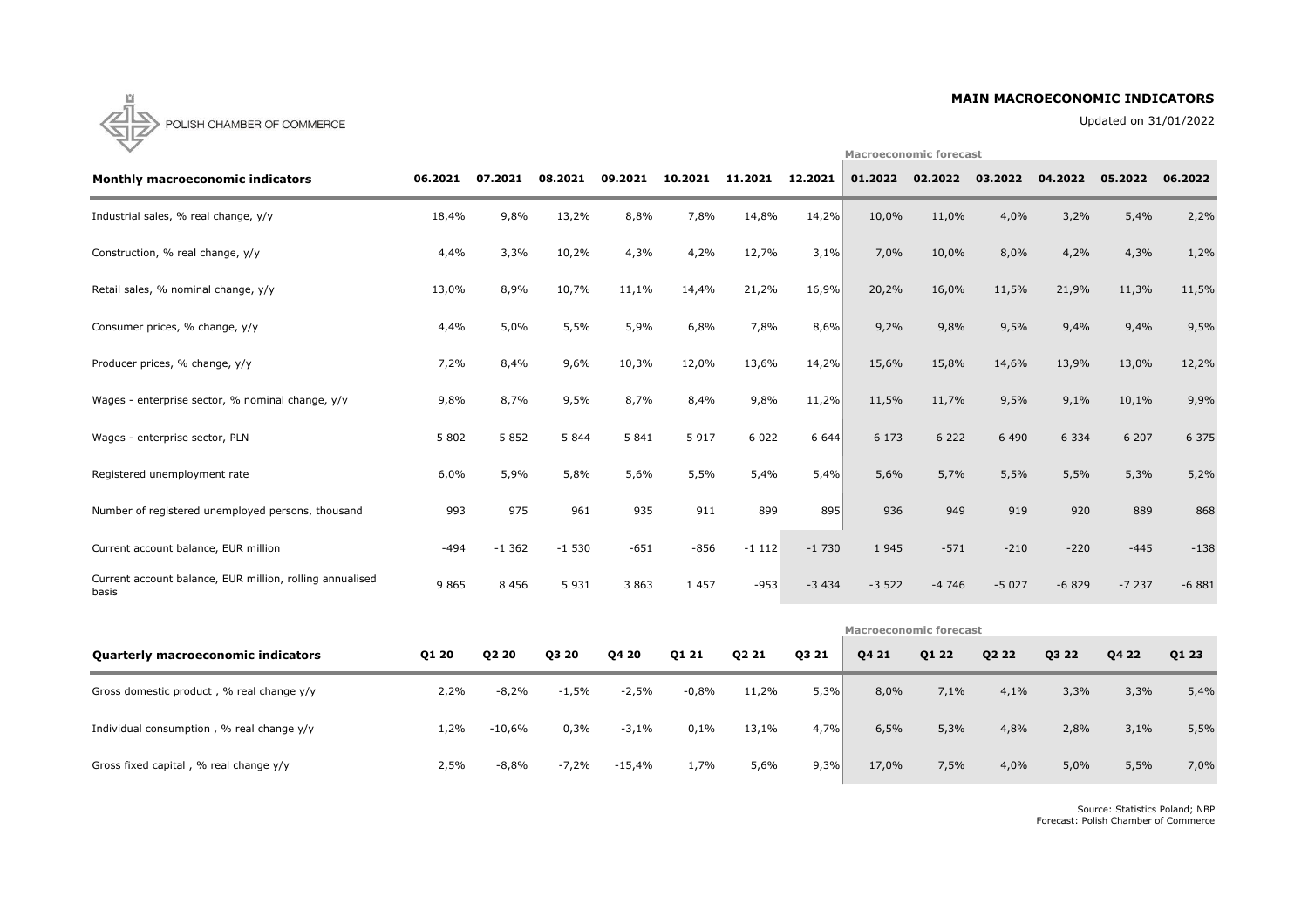# **GROSS DOMESTIC PRODUCT AND ITS COMPONENTS**



Updated on 31/01/2022

Source: Statistics Poland Forecast: Polish Chamber of Commerce



#### **GDP components in terms of demand - y / y**



# **Industry, construction and retail trade**

**y / y (real)**



#### **Scale of impact of GDP demand components on economic growth dynamics**

In December, industrial production decreased in real terms by 2.9%. The decline was seasonal. The annual production dynamics increased to 16.7% from 14.8% in November. The industry's results in December were better than expected. In the entire year 2021, industrial production was 14.9% higher than in 2020.

In December, construction and assembly production turned out to be 22.9% higher than in November. The increase in sales in December is a typical phenomenon. The annual dynamics of construction and assembly production decreased from 12.7% in November to 3.1% in December. Construction results in December were lower than expected. In the entire year 2021, construction and assembly production was 3.2% higher than in 2020.



#### **Comparison of annual real dynamics: retail sales and gross wages in the enterprise sector as well as pensions and employment**

The Central Statistical Office presented preliminary data on GDP growth for the entire year 2021. Growth in real terms amounted to 5.7% after a decline by 2.5% in 2020. The growth turned out to be slightly better than expected by the market.

In the fourth quarter of 2021, the GDP dynamics could reach 8.0% y / y, and in the first quarter of 2022, 7.1%.

Throughout 2021, GDP in nominal terms is estimated at PLN 2,609 billion (EUR 571 billion).

In 2022, the GDP dynamics is forecasted at 4.5%. In nominal terms, GDP will amount to PLN 2,934 billion (EUR 654 billion).

Retail sales in December in nominal terms turned out to be 15.8% higher than in November. Strong sales growth is typical in December. The annual sales dynamics decreased from 21.2% in November to 16.9% in December. December's results were better than expected. Throughout 2021, sales in nominal terms were 12.9% higher than in 2020.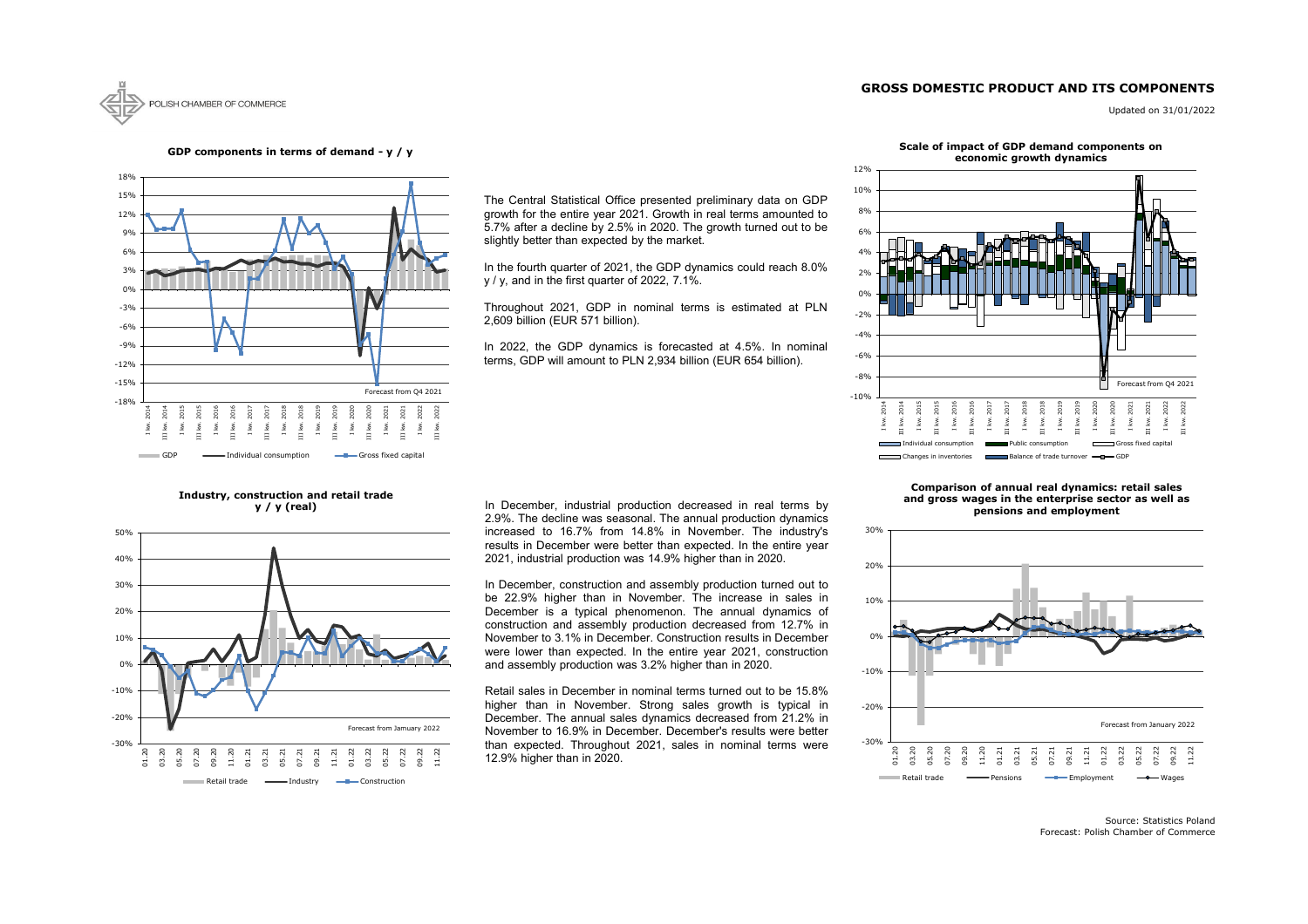# **POPULATION, LABOR MARKET, WAGES AND PENSIONS**

Updated on 31/01/2022









#### **Registered unemployment**



**Real dynamics of gross wages in the enterprise sector and pensions against the background of employment growth in the enterprise sector**



In December, the number of registered unemployed fell by 3.6 thousand. up to 895.2 thous. people. The unemployment rate was 5.4%. The unemployment rate was the same as in November. A year ago, in December, the unemployment rate was 6.3%. December usually brings a deterioration in the unemployment statistics. The demand for seasonal works in construction, agriculture and tourist services is falling. The data was better than expected.

In December, the prices of consumer goods and services turned out to be 0.9% higher than in November. This result was much higher than expected. Prices have increased significantly in, among others, groups: food, restaurants and hotels, recreation and culture, housing and energy. In December, the prices of goods and services turned out to be 8.6% higher than in the previous year. Throughout 2021, prices were on average 5.1% higher than in 2020. In January, the annual inflation rate is expected to increase.

Industrial prices rose by 0.8% in December. Industrial prices in December were on average 14.2% higher than in the previous year. In the period of January-December 2021, industrial prices were on average 7.9% higher than in the corresponding period of the previous year. In the coming months, industrial prices will increase rapidly due to rising manufacturing costs.

In December, the average salary in the enterprise sector amounted to PLN 6644.39. It was thus PLN 621.90, ie 10.3% higher than in November. It was also PLN 670.64 and 11.2% higher than in December of the previous year. The strong wage growth recorded in December is seasonal. The wage level in December was higher than expected. Changes in the level of economic activity will affect the level of wages in the coming months. Changes in the employment structure between individual industries and in individual enterprises will be significant.

The number of employed in December amounted to approximately 15,683,000. people. It was about 120 thousand. ie 0.77% higher than last year.

The beginning of the year will bring an increase in unemployment. The local peak is expected in February when 950,000 will be unemployed. people and the unemployment rate will be 5.7%. At the end of 2022, the unemployment rate will amount to 5.0%, and the number of unemployed will amount to 840,000.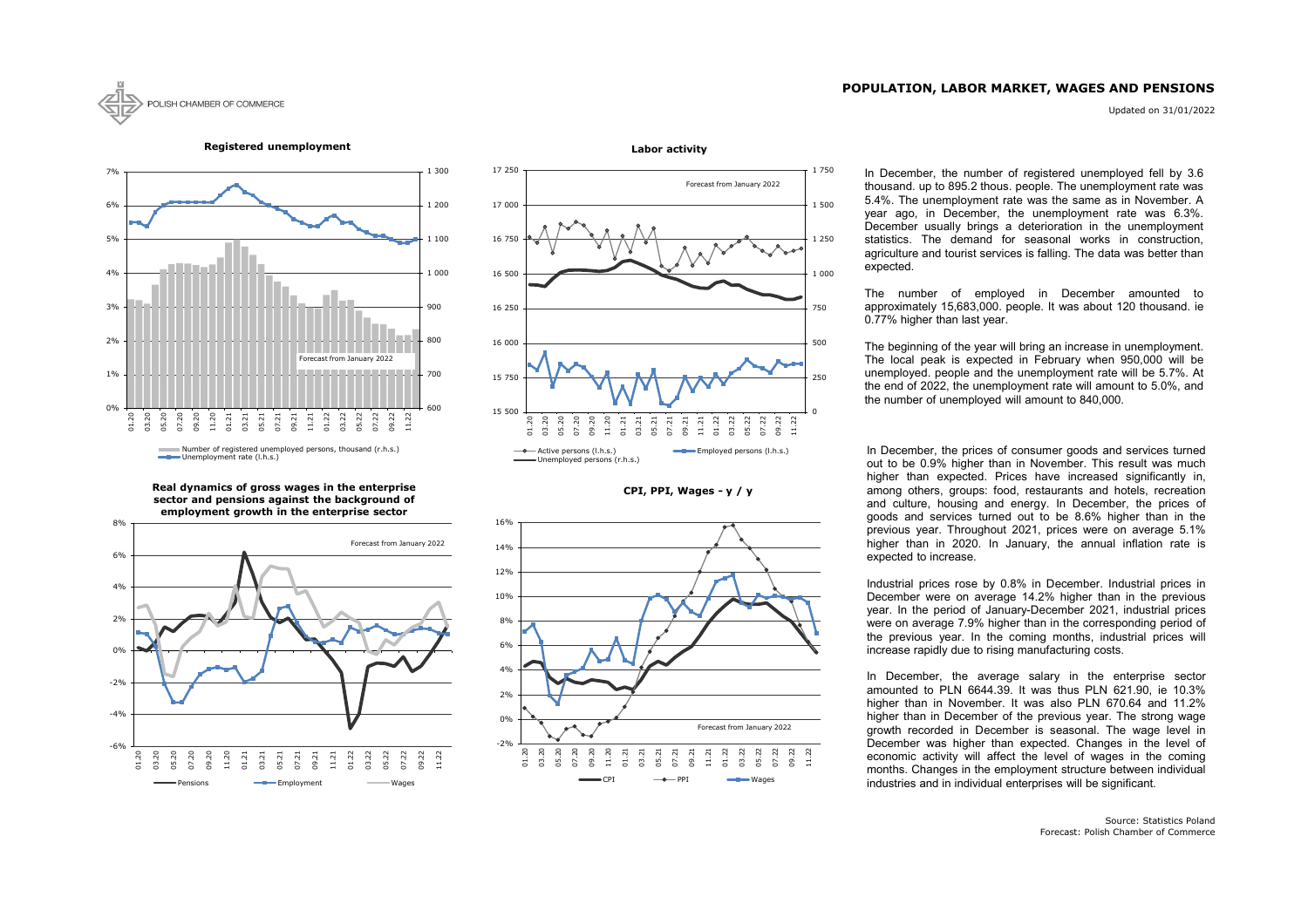## **CURRENT ACCOUNT BALANCE AND ITS MAIN COMPONENTS**



Updated on 31/01/2022

| (mln EUR)                      | XI 2020 | X 2021* | XI 2021 |
|--------------------------------|---------|---------|---------|
| <b>Current account balance</b> | 1 2 9 8 | -856    | $-1112$ |
| Exports                        | 23 574  | 25 700  | 26 915  |
| Imports                        | 21 3 62 | 25 918  | 27 547  |
| Trade balance                  | 2 2 1 2 | $-218$  | $-632$  |
| <b>Balance on Services</b>     | 2043    | 1843    | 1964    |
| Balance on Primary Income      | $-2336$ | $-2153$ | $-2135$ |
| Balance on Secondary Income    | $-621$  | -328    | $-309$  |

Source: NBP Forecast: Polish Chamber of Commerce

13 000 15 000 17 000 19 000 21 000 23 000 25 000 27 000 29 000 31 000 01.20 03.20 05.20 07.20 09.20 11.20 01.21 03.21 05.21 07.21 09.21  $1.21$ 01.22 03.22 05.22 07.22 09.22 11.22  $\longrightarrow$  Exports  $\longrightarrow$  Imports Forecast from December 2021



**Foreign trade - monthly volumes** mln EUR



#### **Foreign trade - rolling annualised basis**



At the beginning of January, the National Bank of Poland presented estimated data on the balance of payments in November. The current account balance in November 2021 was negative and amounted to EUR -1 112 million. In the previous month, there was a deficit of EUR -856 million. A year ago, a surplus of EUR 1,298 million was recorded.

After November, the current account balance on a rolling year basis was negative and amounted to EUR -953 million. Its level in relation to GDP was -0.17%. In the last 12 months, exports of goods amounted to EUR 277 billion, and exports of services amounted to EUR 64 billion.

The export of goods is now comparable to 48.9% of GDP. It is a high value for a country with a population and area of Poland. The export of services is comparable to 11.3% of GDP, which should also be considered a very good result. These indicators are much better than those recorded before the beginning of the crisis.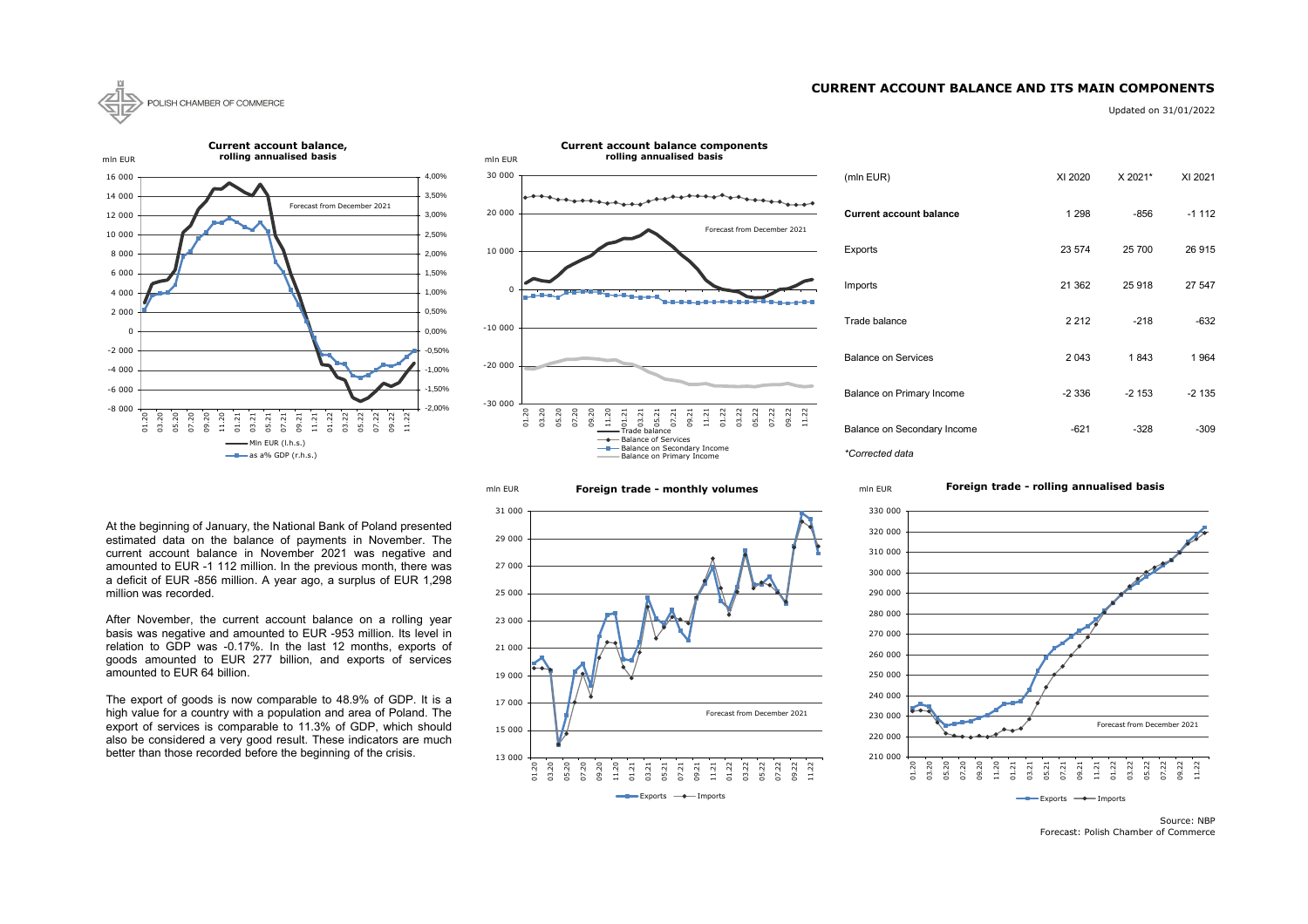

# **WARNING INDICATORS AGAINST FOREIGN CURRENCY CRISIS**

Updated on 31/01/2022

|                                                                                   |         |         |         |         |         |          |          | <b>Macroeconomic forecast</b> |          |          |          |          |          |  |  |  |
|-----------------------------------------------------------------------------------|---------|---------|---------|---------|---------|----------|----------|-------------------------------|----------|----------|----------|----------|----------|--|--|--|
| <b>WARNING INDICATORS AGAINST FOREIGN</b><br><b>CURRENCY CRISIS - monthly</b>     | 06.2021 | 07.2021 | 08.2021 | 09.2021 | 10.2021 | 11.2021  | 12.2021  | 01.2022                       | 02.2022  | 03.2022  | 04.2022  | 05.2022  | 06.2022  |  |  |  |
| International reserves, EUR million                                               | 134 114 | 136 927 | 143 355 | 143 940 | 144 069 | 146 719  | 146 576  | 145 843                       | 148 031  | 150 991  | 148 425  | 151 690  | 148 656  |  |  |  |
| International reserves in the months of import of goods and<br>services           | 5,61    | 5,64    | 5,78    | 5,71    | 5,62    | 5,60     | 5,48     | 5,37                          | 5,38     | 5,42     | 5,27     | 5,33     | 5,19     |  |  |  |
| International reserves as a% of money supply                                      | 32,3%   | 33,1%   | 34,2%   | 34,8%   | 34,4%   | 34,8%    | 34,0%    | 33,6%                         | 33,6%    | 34,0%    | 33,1%    | 33,7%    | 32,8%    |  |  |  |
| Current account balance, EUR million, rolling annualised<br>basis                 | 9 8 6 5 | 8 4 5 6 | 5 9 3 1 | 3 8 6 3 | 1 4 5 7 | $-953$   | $-3434$  | $-3522$                       | $-4746$  | $-5027$  | $-6829$  | $-7237$  | $-6881$  |  |  |  |
| Current account balance, as a% of GDP, rolling annualised<br>basis                | 1,80%   | 1,53%   | 1,07%   | 0,69%   | 0,26%   | $-0,17%$ | $-0,60%$ | $-0,61%$                      | $-0,81%$ | $-0,85%$ | $-1,14%$ | $-1,19%$ | $-1,12%$ |  |  |  |
| Inflow of foreign direct investment - rolling annualised basis,<br>EUR million    | 20 858  | 21 948  | 22 247  | 23 377  | 21 893  | 22 687   | 24 309   | 23 403                        | 23 0 24  | 21 4 20  | 20 484   | 20 248   | 20 214   |  |  |  |
| Inflow of foreign portfolio investment - rolling annualised<br>basis, EUR million | $-6013$ | $-5579$ | $-4795$ | -4 999  | 2 6 3 3 | $-5014$  | $-5331$  | $-4386$                       | $-3188$  | $-2738$  | $-2303$  | $-1045$  | $-2534$  |  |  |  |
|                                                                                   |         |         |         |         |         |          |          | <b>Macroeconomic forecast</b> |          |          |          |          |          |  |  |  |
| <b>WARNING INDICATORS AGAINST FOREIGN</b><br><b>CURRENCY CRISIS - quarterly</b>   | Q2 20   | Q3 20   | Q4 20   | Q1 21   | Q2 21   | Q3 21    | Q4 21    | Q1 22                         | Q2 22    | Q3 22    | Q4 22    | Q1 23    | Q2 23    |  |  |  |
| Total external debt, EUR million                                                  | 300 108 | 301 734 | 305 694 | 307 602 | 309 441 | 315 747  | 317 000  | 317 250                       | 317 500  | 317 750  | 318 000  | 318 250  | 318 500  |  |  |  |
| Long-term external debt, EUR million                                              | 170 636 | 171 166 | 170 023 | 171 351 | 169 631 | 173 987  | 173 750  | 173 500                       | 173 250  | 173 000  | 172 750  | 172 500  | 172 250  |  |  |  |
| Short-term external debt, EUR million                                             | 41 445  | 43 066  | 49 378  | 48 032  | 48 874  | 48 995   | 50 250   | 50 500                        | 50 750   | 51 000   | 51 250   | 51 500   | 51 750   |  |  |  |
| External debt - Direct investment debt instruments, EUR<br>million                | 88 027  | 87 502  | 86 293  | 88 219  | 90 936  | 92 765   | 93 000   | 93 250                        | 93 500   | 93 750   | 94 000   | 94 250   | 94 500   |  |  |  |
| External debt as a% of GDP                                                        | 57%     | 57%     | 58%     | 57%     | 57%     | 56%      | 55%      | 54%                           | 52%      | 50%      | 49%      | 47%      | 46%      |  |  |  |
| External debt as a% of export                                                     | 133%    | 132%    | 130%    | 127%    | 118%    | 116%     | 113%     | 108%                          | 106%     | 103%     | 99%      | 95%      | 93%      |  |  |  |
| International reserves as a% of total external debt                               | 38%     | 39%     | 41%     | 44%     | 43%     | 46%      | 46%      | 48%                           | 47%      | 48%      | 50%      | 51%      | 51%      |  |  |  |
|                                                                                   |         |         |         |         |         |          |          |                               |          |          |          |          |          |  |  |  |

Source: Statistics Poland; NBP Forecast: Polish Chamber of Commerce